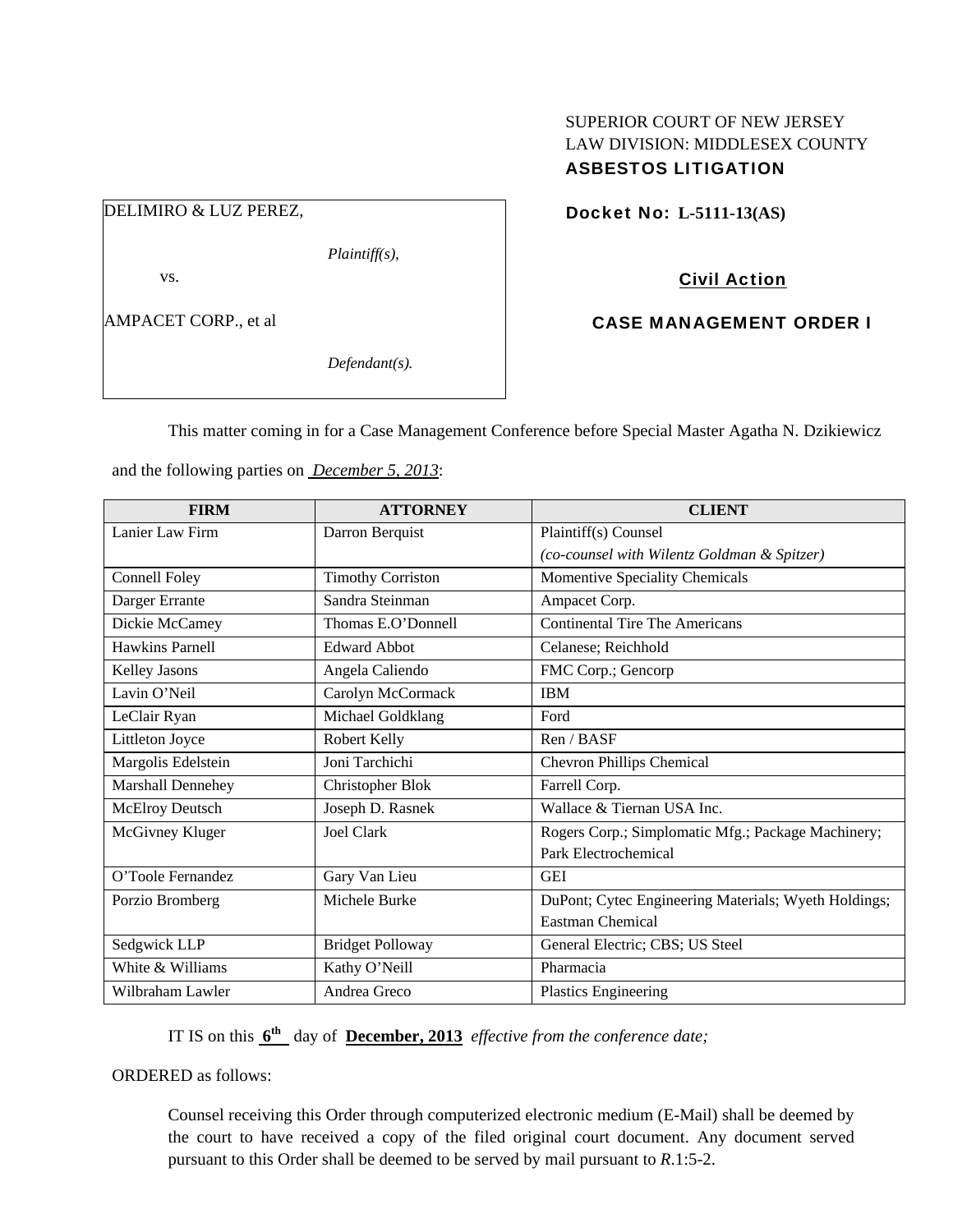Defense counsel shall notify plaintiffs' counsel within thirty (30) days of the date of this Order if their client was incorrectly named in the Complaint. Counsel may be barred from raising this defense at a later time for failure to comply.

### **DISCOVERY**

| January 10, 2014  | Defendants shall serve answers to standard interrogatories by this date.                                                                                                                                    |
|-------------------|-------------------------------------------------------------------------------------------------------------------------------------------------------------------------------------------------------------|
| January 17, 2014  | Plaintiff shall propound supplemental interrogatories and document requests by this<br>date.                                                                                                                |
| February 14, 2014 | Defendants shall serve answers to supplemental interrogatories and document<br>requests by this date.                                                                                                       |
| January 17, 2014  | Defendants shall propound supplemental interrogatories and document requests by<br>this date.                                                                                                               |
| February 14, 2014 | Plaintiff shall serve answers to supplemental interrogatories and document requests<br>by this date.                                                                                                        |
| March 21, 2014    | Fact discovery, including depositions, shall be completed by this date. Plaintiff's<br>counsel shall contact the Special Master within one week of this deadline if all fact<br>discovery is not completed. |
| March 21, 2014    | Depositions of corporate representatives shall be completed by this date.                                                                                                                                   |

### **EARLY SETTLEMENT**

March 21, 2014 Settlement demands shall be served on all counsel and the Special Master by this date.

### **SUMMARY JUDGMENT MOTION PRACTICE**

- March 28, 2014 Summary judgment motions limited to product identification issues shall be filed no later than this date.
- April 25, 2014 Last return date for product identification summary judgment motions.

#### **MEDICAL DEFENSE**

- December 31, 2013 Any defendant wishing to present a medical defense shall advise all counsel of its intention by entering a Notice of Appearance of Defense Medical Counsel by this date. Any defendant who does not file such an appearance by this date may be foreclosed from asserting a medical defense.
- May 19, 2014 Defendants shall identify its medical experts and serve medical expert reports, if any, by this date.

\_\_\_\_\_\_\_\_\_\_\_\_\_\_\_\_\_\_\_\_\_\_\_\_\_\_\_\_\_\_\_\_\_\_\_\_\_\_\_\_\_\_\_\_\_\_\_\_\_\_\_\_\_\_\_\_\_\_\_\_\_\_\_\_\_\_\_\_\_\_\_\_\_\_\_\_\_\_\_\_\_\_\_\_\_\_\_\_\_\_\_\_\_\_\_\_\_\_\_\_\_\_\_\_\_\_\_\_\_\_